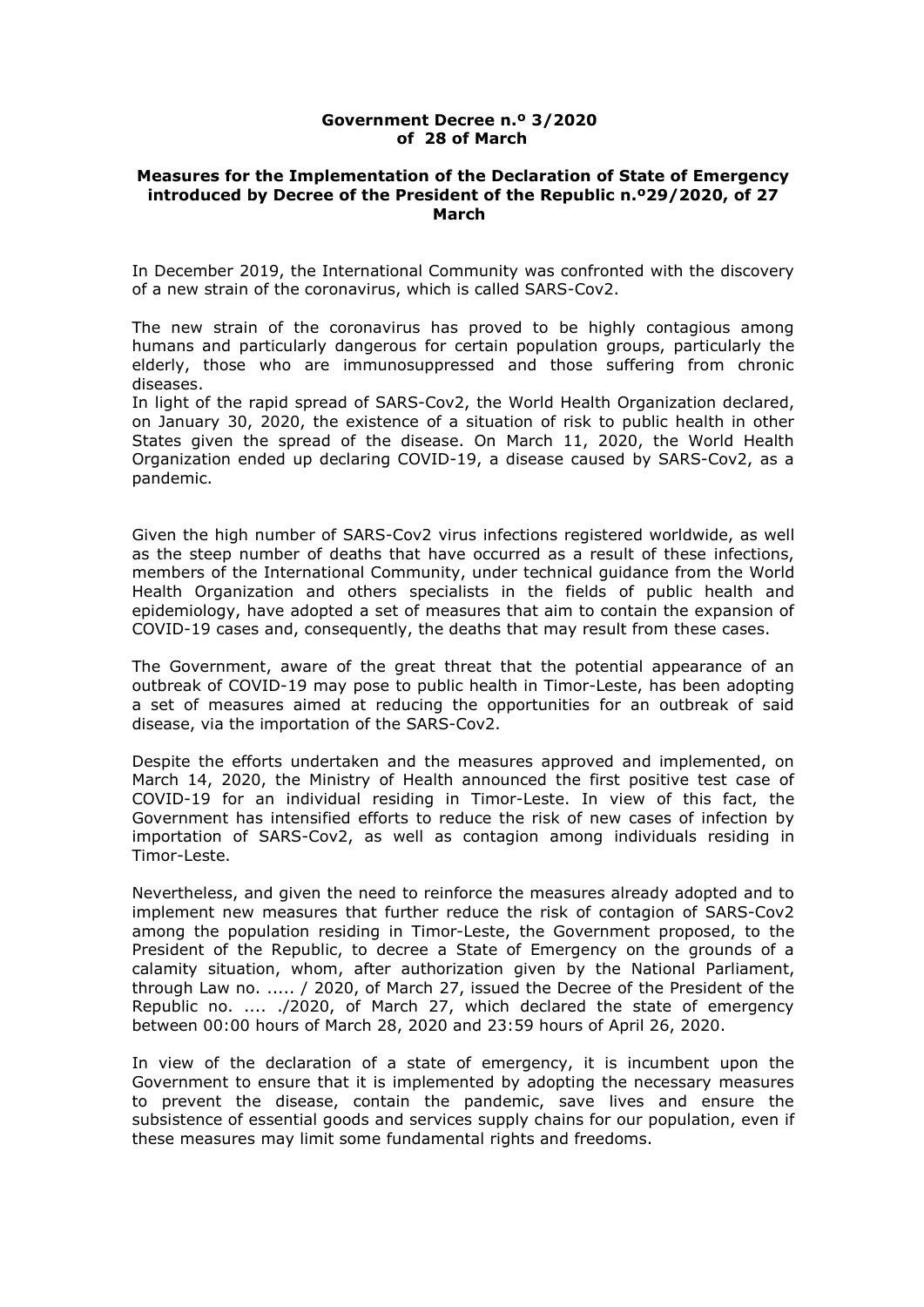The measures approved through this decree are decided with respect for the constitutional limits, conforming to criteria of necessity and proportionality, and with a duration horizon that does not exceed the period of validity of the state of emergency.

Through the approval of these rules, the Government seeks to reduce the occurrence of new cases of COVID-19 in our national territory, either through situations of imported SARS-Cov2 or its transmission between persons already resident in Timor-Leste, following the guidelines of the World Health Organization and the example of other States.

With the view of achieving the objectives set out above, the measures provided for in this decree will have an important impact on the daily lives of the population residing in Timor-Leste, on the country's economic activity and on the functioning of public services. However, they are absolutely essential to mitigate the risks associated with the SARS-Cov2 infection and to return to normality as soon as possible.

Thus,

The Government, pursuant to article  $115(1)(o)$  of the Constitution of the Republic, decrees the following, to have the force of law:

# **Chapter I General provisions**

### **Article 1 Object**

This decree approves the measures for the implementation of the declaration of state of emergency by the President of the Republic's Decree of no. …./2020, of 27 March.

### **Article 2 Territorial scope**

This decree applies across all of the National territory.

### **Article 3 Principle of legality**

The public administration bodies and services responsible for the application of the rules contained in the present decree, act in compliance with the law, within the limits of the powers that are attributed to them and in accordance with the purposes for which these same powers are conferred to them.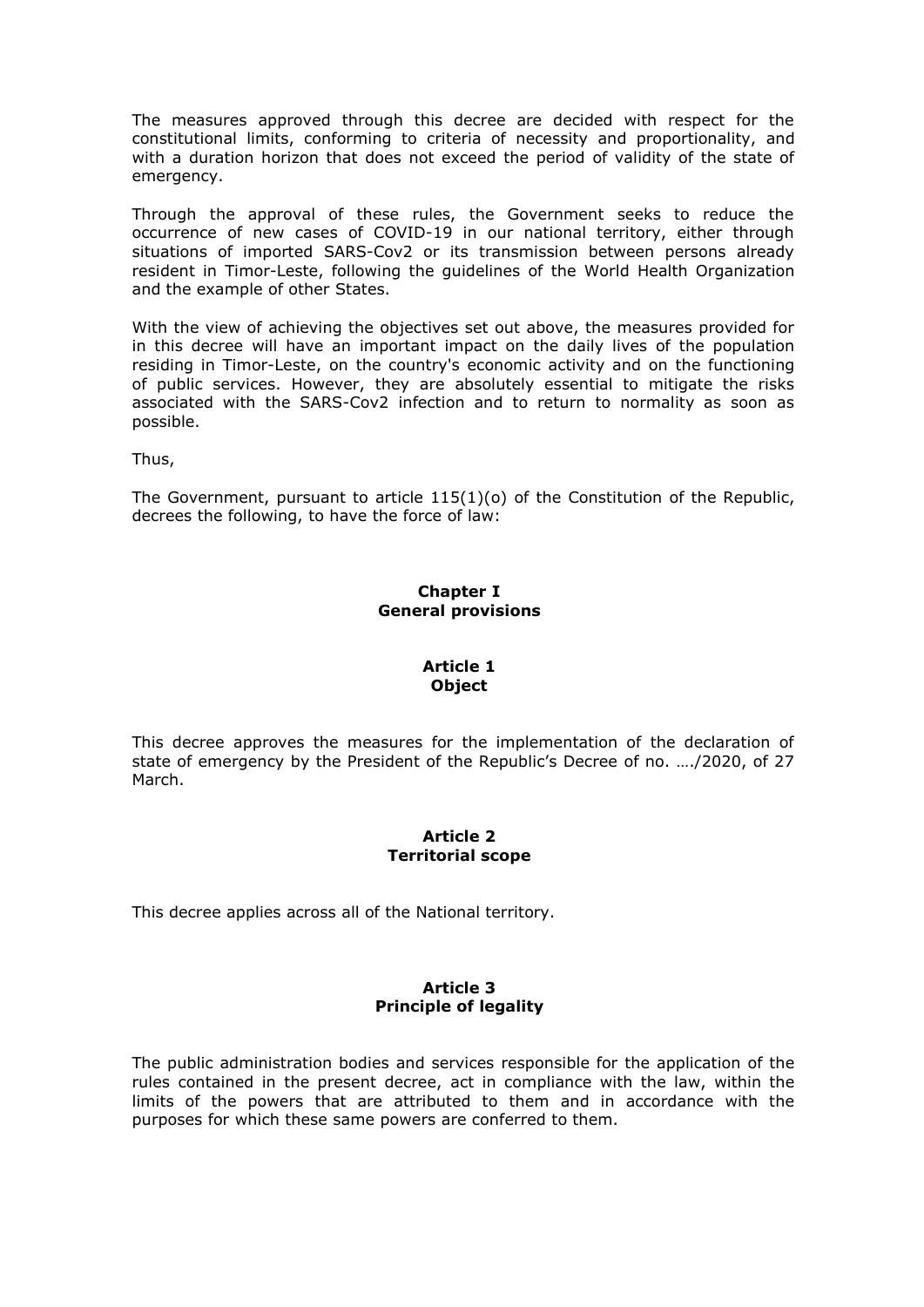### **Article 4 Principle of equality**

The public administration bodies and services responsible for applying the rules contained in this decree cannot give privilege, benefit, impair or exempt, from any duty, any citizen or foreign national who is in the national territory on the grounds of parentage, sex, race, language, territory of origin, religion, political or ideological beliefs, education, economic situation or social condition.

### **Article 5 Principle of proportionality**

The public administration bodies and services responsible for applying the rules contained in this decree can only affect the legally protected rights and interests of citizens or foreign nationals who are in national territory when necessary and in terms that are appropriate and proportionate to the objectives to be achieved.

# **Chapter II International travel**

### **Section I National territory entry and exit**

# **Article 6**

# **Prohibition on the entry of foreign nationals into national territory**

- 1. Entry into the national territory is forbidden to foreign nationals.
- 2. The prohibition provided for in the preceding paragraph does not apply to foreigner nationals who were born in Timor-Leste territory and who usually reside here or who are the legal representatives of Timorese minors or third country nationals who are legal residents of Timor-Leste over whom they exercise parental authority or ensure their support and education.
- 3. The prohibition provided for in paragraph 1 does not apply to foreign nationals who carry out their professional activity on oil platforms located in the Timor Sea.

### **Article 7**

# **Exceptional authorization for foreign nationals to enter national territory**

The Prime Minister, in duly substantiated cases, related to the defence of the national interest or convenience of service, may authorize the entry of foreigners into the national territory, exempting these from the prohibition provided for in paragraph 1 of the preceding article.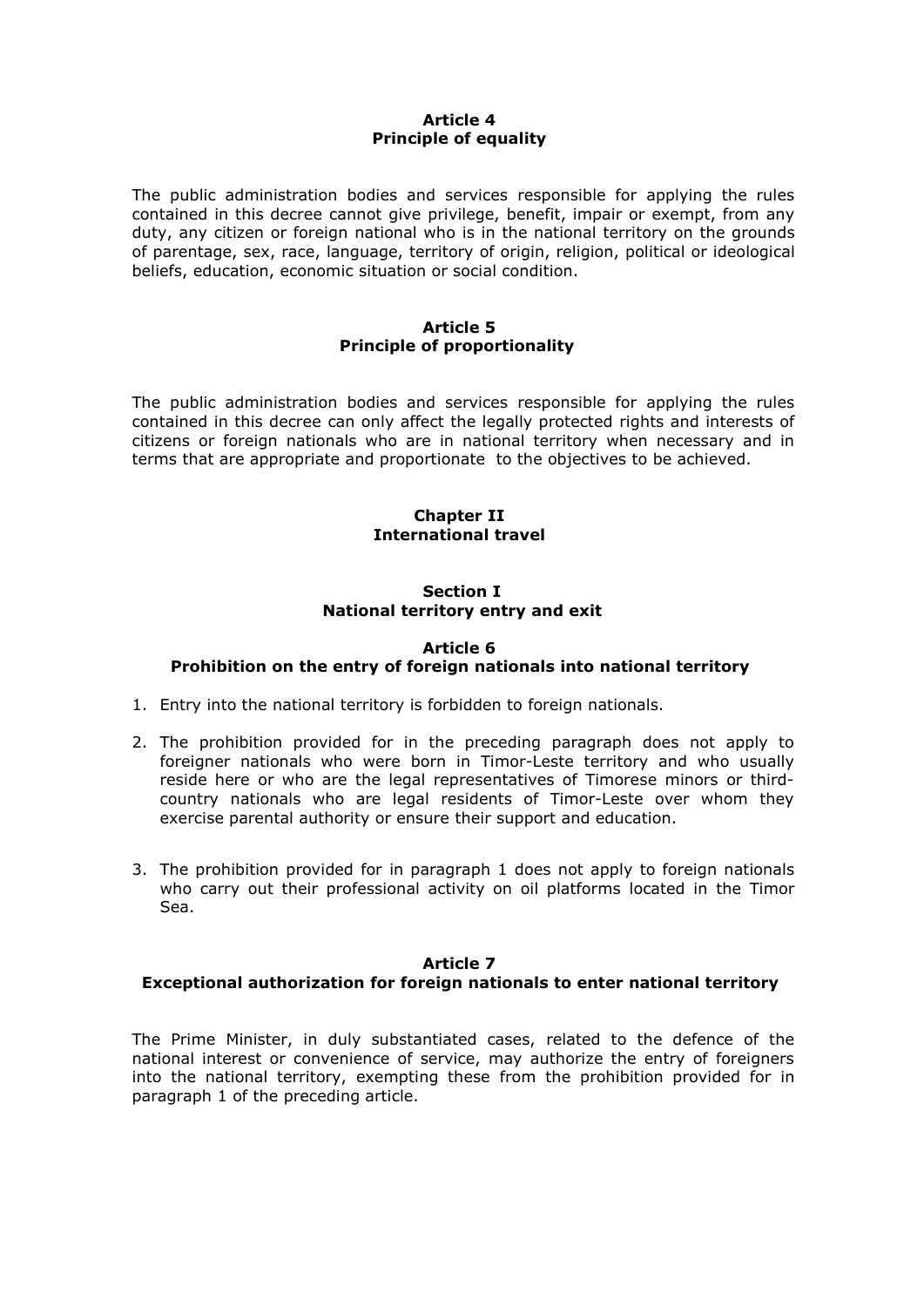# **Foreign nationals responsible for the transport or release of imported goods**

- 1. Foreign nationals responsible for transporting or releasing goods do not need the authorizations provided for in the preceding article.
- 2. Foreign nationals referred to in the preceding paragraph may only remain in the international zone of seaports, airports or land border crossing posts and for the time strictly necessary for the completion of the procedures of delivery or release of goods.
- 3. The definition of an international zone is that contained in paragraph ee) of article 2 of Law no. 11/2017, of 24 May, on migration and asylum.

### **Section II Health control of national territory entry and exit**

#### **Article 9 Mandatory health control**

All individuals wishing to enteror leave the national territory are subject to mandatory health control, namely through the measurement of their body temperature or other means of diagnosis.

### **Article 10 Prohibition of boarding**

- 1. Individuals who present symptoms of being sick with COVID-19 or infected with SARS-Cov2 cannot board ships or aircraft.
- 2. For the purpose of applying the preceding paragraph, the following are considered symptoms of COVID-19 disease or SARS-Cov2 infection:
	- a. Body temperature equal to or higher than  $37,5.$  C (thirty seven and a half degrees centigrade);
	- b. Cough;
	- c. Sore throat;
	- d. Cold/flu symptoms;
	- e. Breathing difficulties or shortness of breath.
- 3. Individuals who are prohibited from boarding ships or aircraft, in accordance with paragraph 1, must complete the Mandatory Medical Declaration Form and must be taken to a health facility or an Isolation Unit to undergo medical diagnosis examinations for COVID-19 or SARS-Cov2 infection.
- 4. The provisions of the preceding paragraphs are not applicable to medical evacuation cases.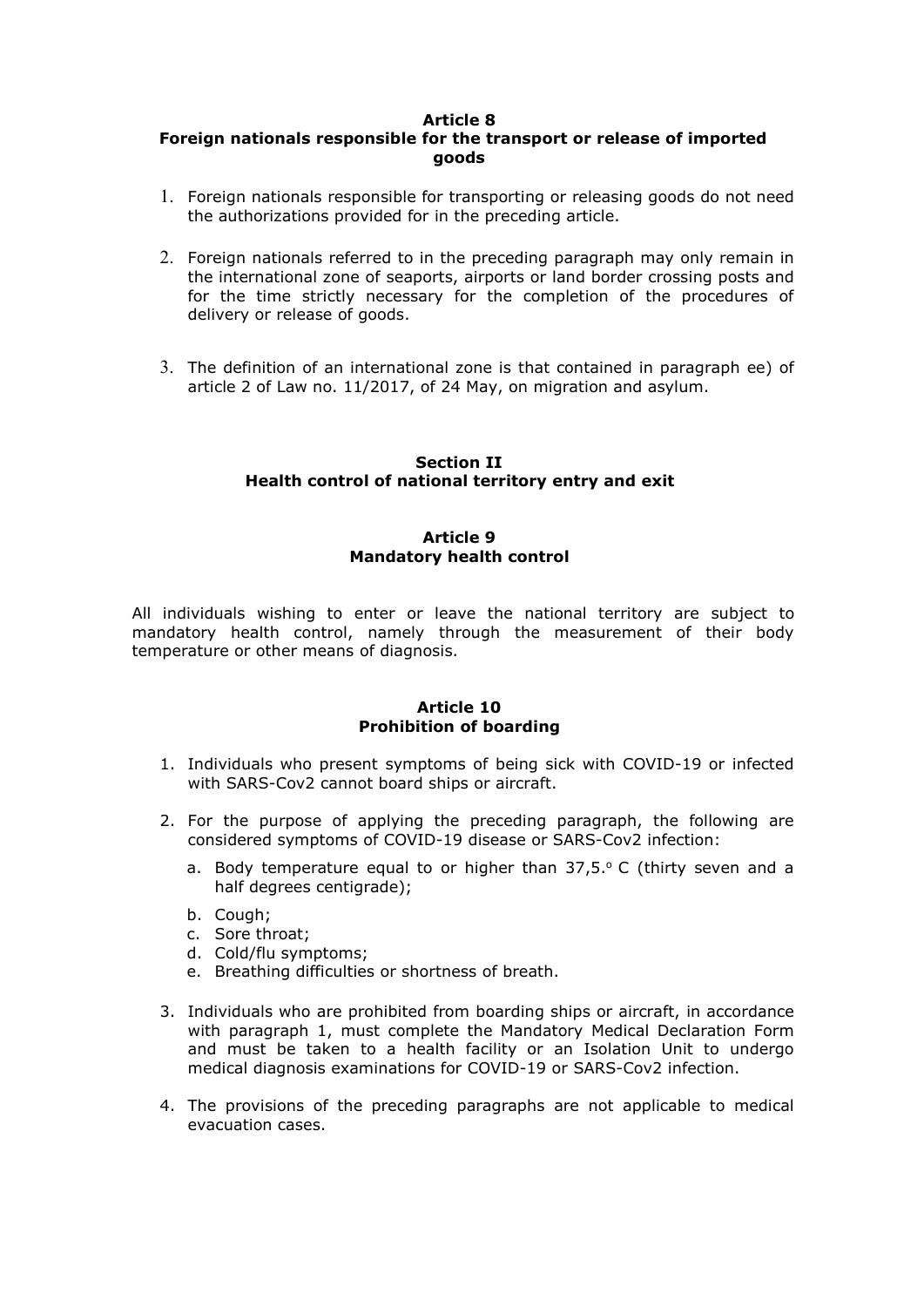#### **Article 11 Mandatory therapeutic isolation**

- 1. All individuals who enter the national territory are required to undergo medical diagnostic tests for COVID-19 or infection by SARS-Cov2 when they present the symptoms described in paragraph 2 of the preceding article.
- 2. Individuals referred to in the preceding paragraph are subject to mandatory therapeutic isolation when they are diagnosed with COVID-19 or infected with SARS-Cov2.

### **Article 12 Mandatory prophylactic isolation**

Individuals entering the national territory are subject to prophylactic isolation with a minimum duration of fourteen days.

### **Chapter III Circulation in national territory and establishment of residence**

### **Section I Mandatory Isolation**

# **Article 13 Mandatory confinement**

The following will go through mandatory confinement, at a health establishment or at their home:

- a. Patients with COVID-19 and those infected with SARS-Cov2;
- b. All individuals who enter the national territory;
- c. All individuals who are under surveillance from health authorities.

# **Article 14**

### **Duration of the mandatory confinement period**

The required mandatory confinement period provided for in:

- a) Subparagraph a) of paragraph 1 of the preceding article, ceases with medical discharge;
- b) Subparagraphs b) and d) of the preceding article, ceases at the end of fourteen days, counted from the start date of the confinement period.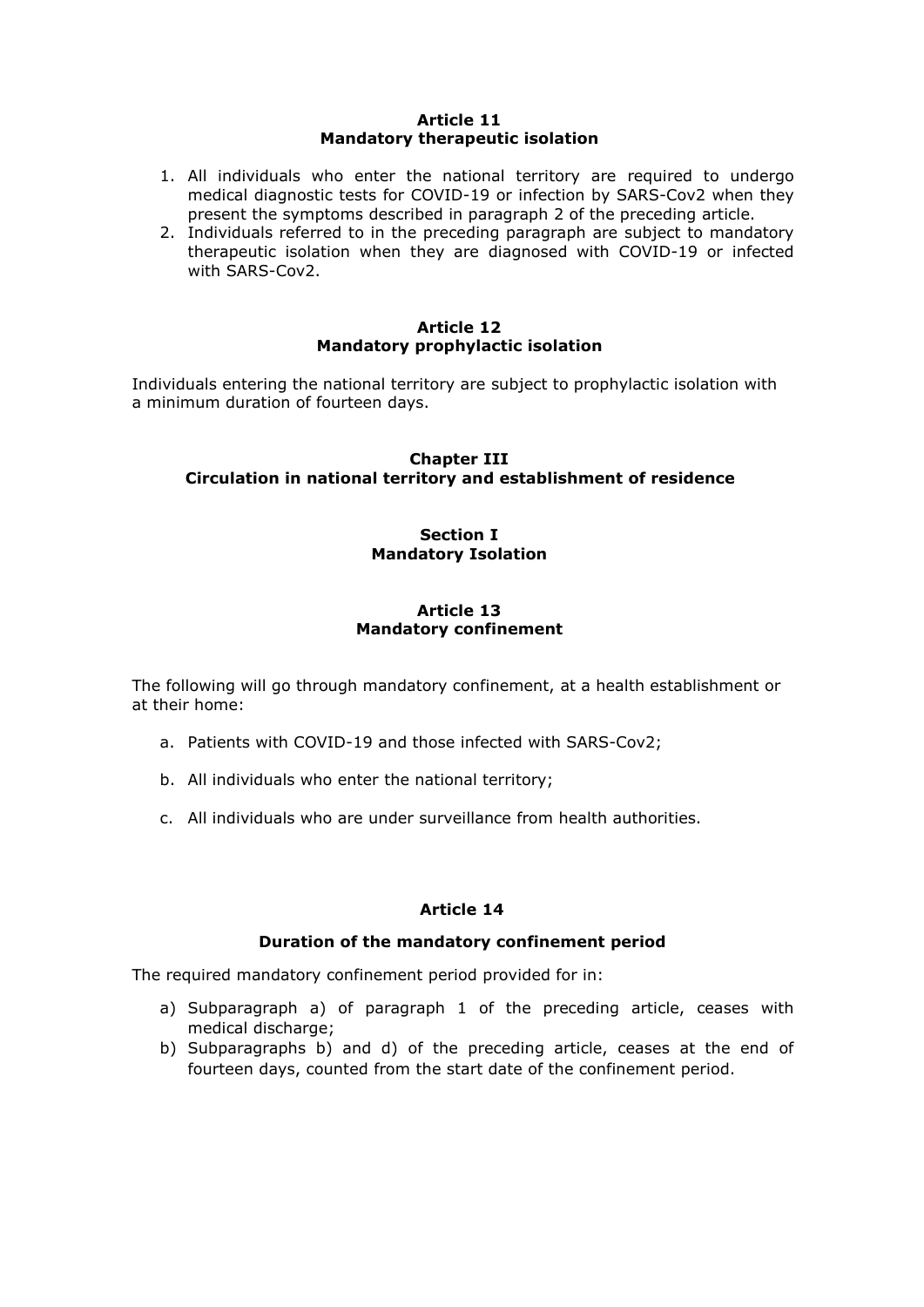### **Section II**

#### **Voluntary isolation**

### **Article 15**

#### **Voluntary confinement**

Individuals who are not subject to mandatory isolation and who do not carry out any professional activity or are exempt from fulfilling the duty to be present at the workplace must remain inside their homes.

### **Article 16**

### **Rules of social distance on public roads**

Individuals who are not subject to the mandatory isolation regime must travel unaccompanied, observing the distance of at least one meter from other passers-by and avoiding the formation of crowds of people.

### **Chapter IV**

#### **Gatherings and demonstrations**

### **Article 17**

### **Prohibition of gatherings and demonstrations**

It is forbidden to hold gatherings or demonstrations involving more than five people.

# **Article 18**

### **Prohibition of social, cultural and sporting events**

Any social, cultural and sporting events that involve the gathering of people are prohibited.

### **Chapter V**

### **Collective cult or religious activities**

### **Article 19**

### **Prohibition of religious events**

It is prohibited to hold any religious celebrations and other worship events that involve the gathering of people.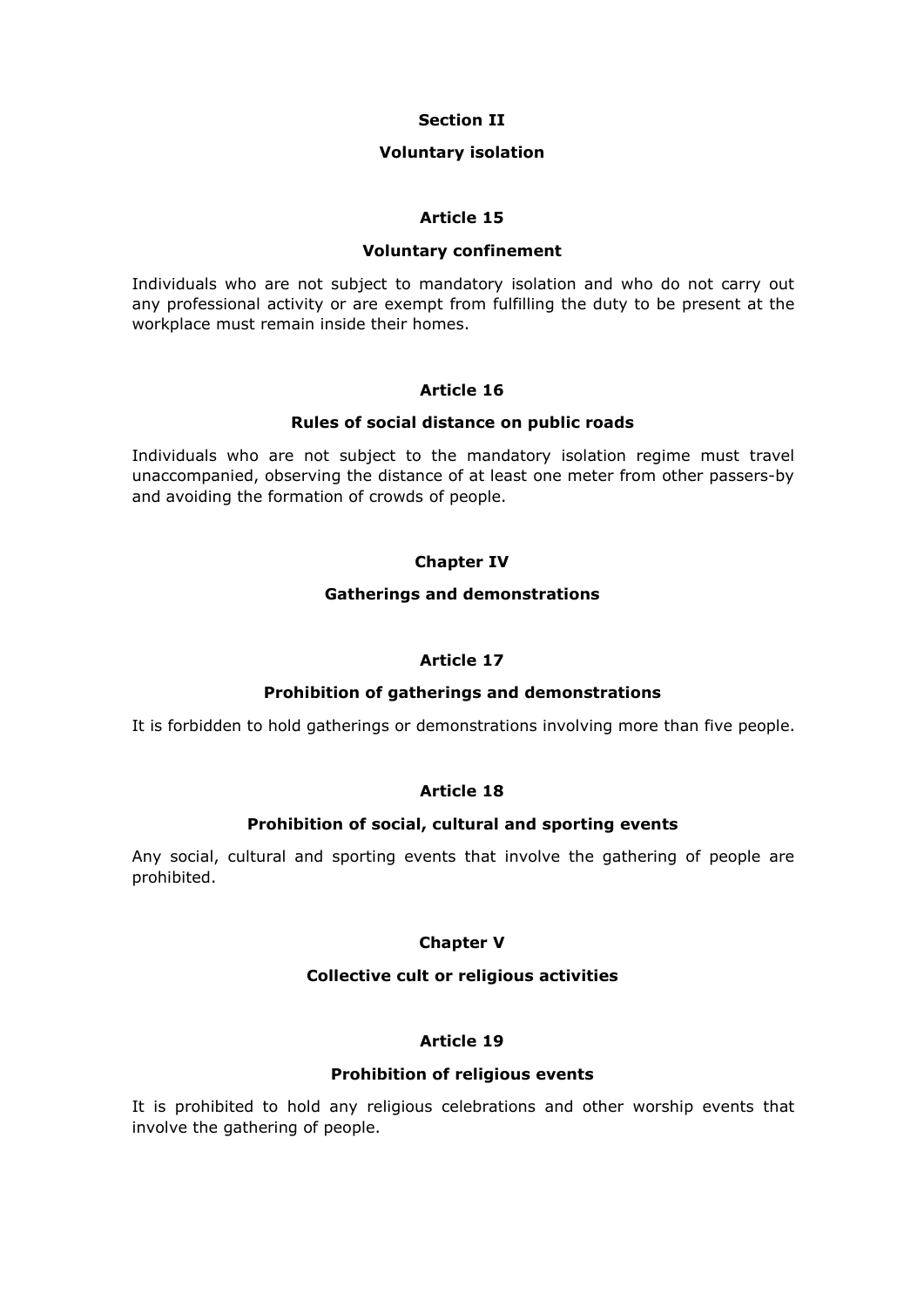#### **Funerals**

Funerals are subject to the adoption of organizational measures that prevent the transmission of SARS-Cov2 and should not imply the presence of more than ten people at the same time.

### **Chapter VI**

### **Law on private enterprise**

### **Article 21**

### **Suspension of collective passenger transport activities**

Collective passenger transport activities are suspended.

# **Article 22**

#### **Rules on access to commercial and services premises**

- 1. Individuals wishing to access the commercial and services premises are required to:
	- a) Use mouth and nose protection mask;
	- b) Clean hands before entering said facilities;
	- c) Respect the distance of at least one meter from other individuals.
- 2. Those responsible for commercial and services premises have an obligation to make available, at the entrance of their facilites, the necessary conditions for the fulfillment of the provisions of subparagraph b) of the preceding paragraph.
- 3. Entry into commercial and services premises is refused to individuals who do not comply with the provisions of subparagraphs a) and b) of paragraph 1.

### **Article 23**

### **Markets**

The provisions in the preceding article are applicable, with the necessary adaptations, to the places where the markets operate.

# **Article 24**

Street vendors and their customers are obliged to comply with the provisions in article 22(1)(c).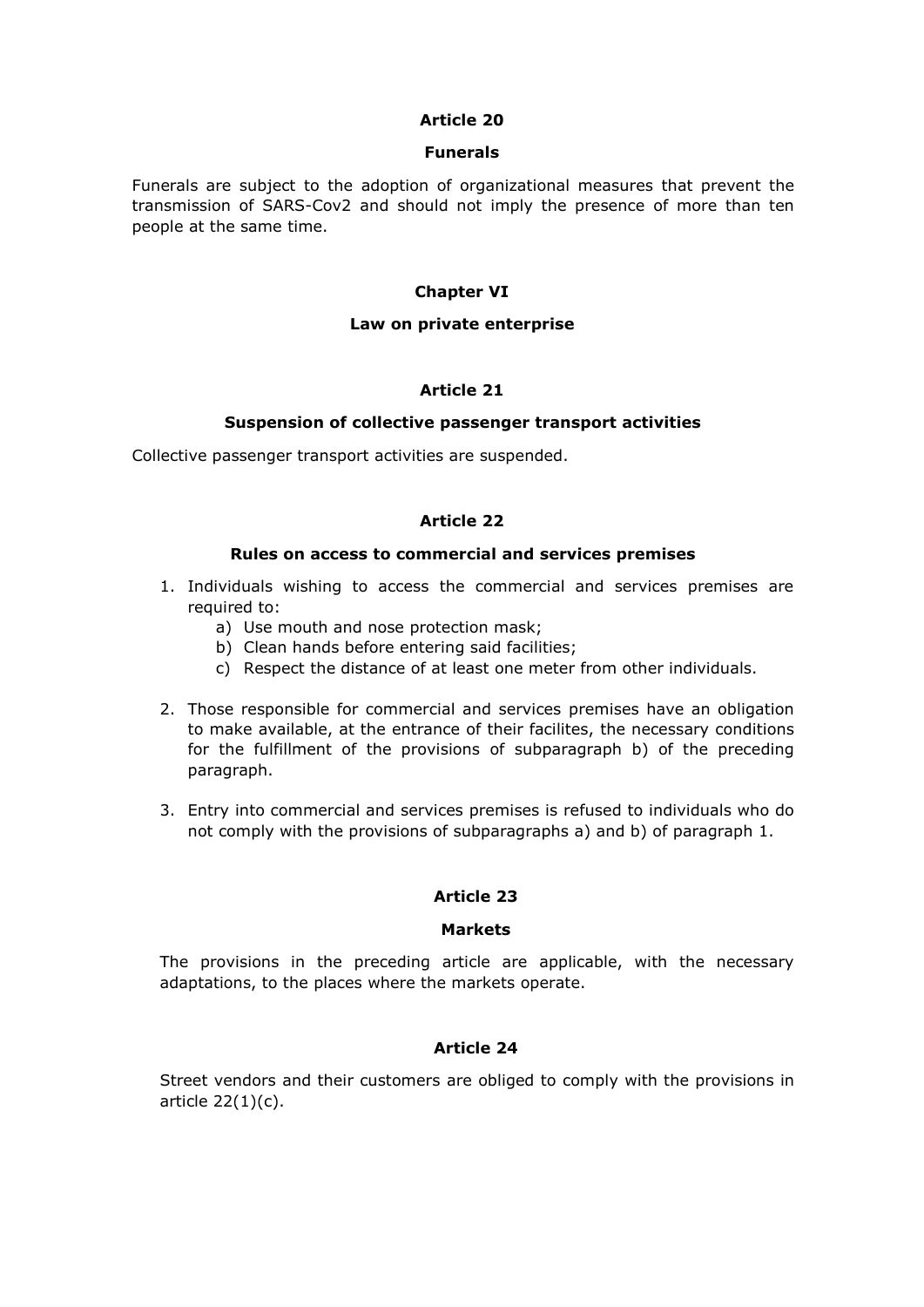# **Chapter VII**

# **Public Administration**

# **Article 25**

### **Functioning of services and professional activity by public administration human resources**

- 1. The Members of the Government and the executive bodies of the public legal entities included in the indirect administration of the State identify the human resources strictly necessary to ensure the functioning, under a regime of minimum services, of the public services that they are hierarchically responsible for.
- 2. For the purposes of the preceding paragraph, minimum services are those regarding which provision is essential to ensure the functioning of the Public Administration and the provision, to citizens and companies, of goods and services that are of an urgent nature or that cannot be postponed.
- 3. Human resources of the public administration who are exempt from the duty be present at the respective services must remain contactable by telephone and, whenever summoned for this purpose by their superior, must go to the services where they usually perform their respective professional activity.
- 4. The non-appearance of public administration employees, agents or workers who are not exempt from the duty of providing their professional activity in person is likely to generate disciplinary responsibility.
- 5. Members of the Government and the executive bodies of public legal entities included in the indirect administration of the State, whenever possible, should allow their respective human resources to provide their professional activity remotely through new communication and information technologies.

### **Article 26**

### **Essential public services**

- 1. The provisions in the preceding article in no case may imply the interruption or the supply of essential goods and services, namely and without prejudice of others:
	- a) health services;
	- b) urgent patient transport services;
	- c) security services;
	- d) civil protection services;
	- e) water and sanitation services;
	- f) electricity production, transportation and distribution services;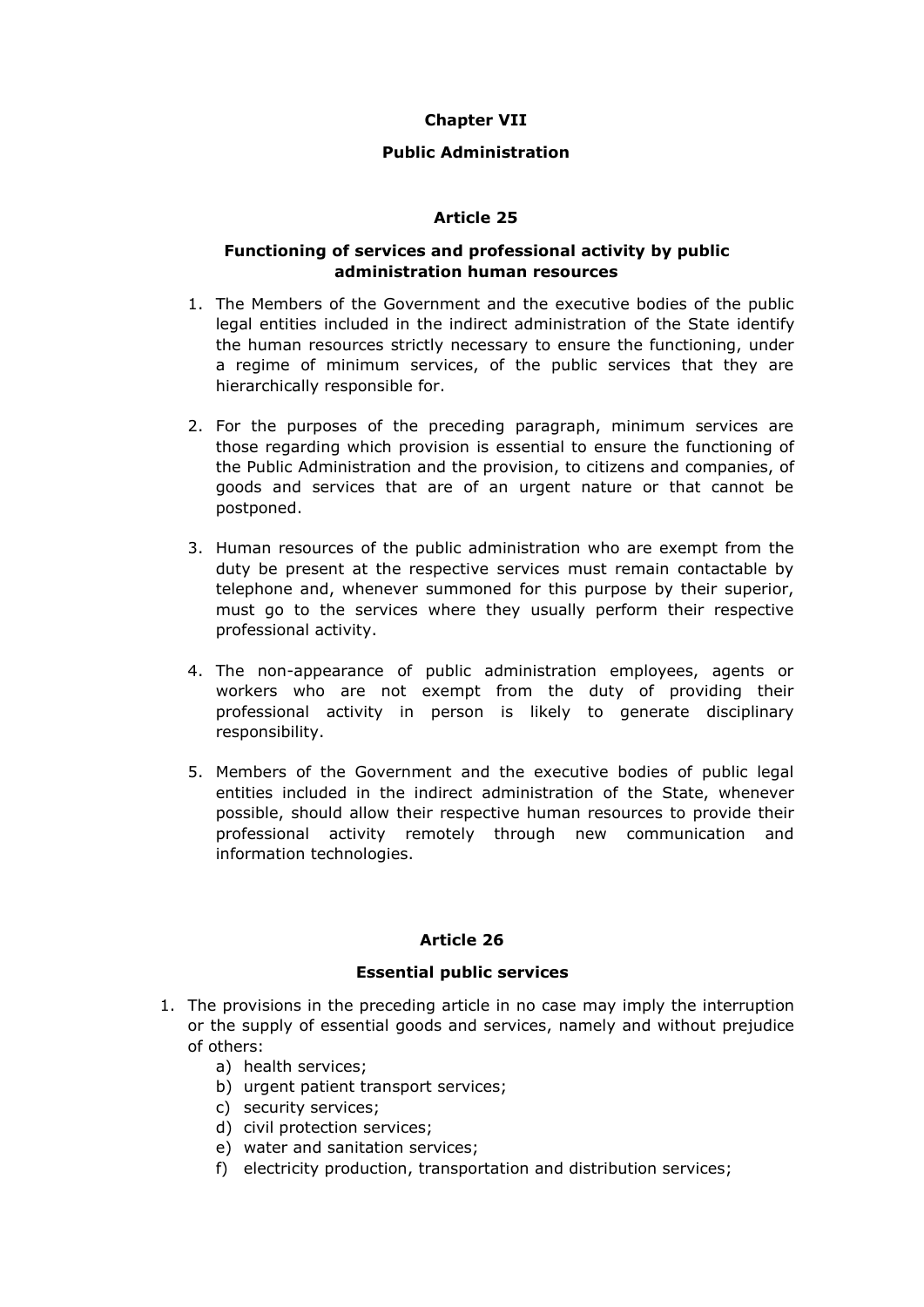- g) air or maritime traffic control services.
- 2. The members of the Government responsible for the Government Departments that provide essential public services may, by order, determine the total or partial exemption from the payment of the fees provided for the provision of essential services.

#### **Access to facilities where services operate**

- 1. Facilities where public services operate must ensure that there is a minimum distance of one meter between individuals who remain inside.
- 2. Those responsible for facilities where public services operate, which are not closed, ensure a distance of at least one meter between individuals waiting for authorisation to enter the said facilities.
- 3. Those responsible for the facilities where public services operate, which are not closed, ensure that, at the entrance of the facilities, the necessary means are made available so that the individuals who propose to enter them can clean their hands.
- 4. It is mandatory that individuals who intend to enter facilities where public services operate, which are not closed, clean their hands.
- 5. Whenever body temperature readers are available for this purpose, those responsible for the facilities where public services operate, which are not closed, should read the body temperature of all those who intend to enter the facilities, preventing the entry of anyone with a body temperature equal to or higher than 37.5 ºC (thirty-seven point five degrees Celsius).
- 6. Those responsible for facilities where public services operate, which are not closed, immediately communicate to the services of the Ministry of Health, the identity of individuals who, under the provisions of the preceding paragraph, are prohibited from entering those facilities.

### **Chapter VIII**

### **Final provisions**

### **Article 28**

#### **Suspension of in person classroom activities and closure of the facilities of education, teaching and professional training establishments**

- 1. All in person classroom activities are suspended.
- 2. During the period of suspension of in person teaching activities, the teaching-learning process should continue through the promotion of said process by the means of information and communication.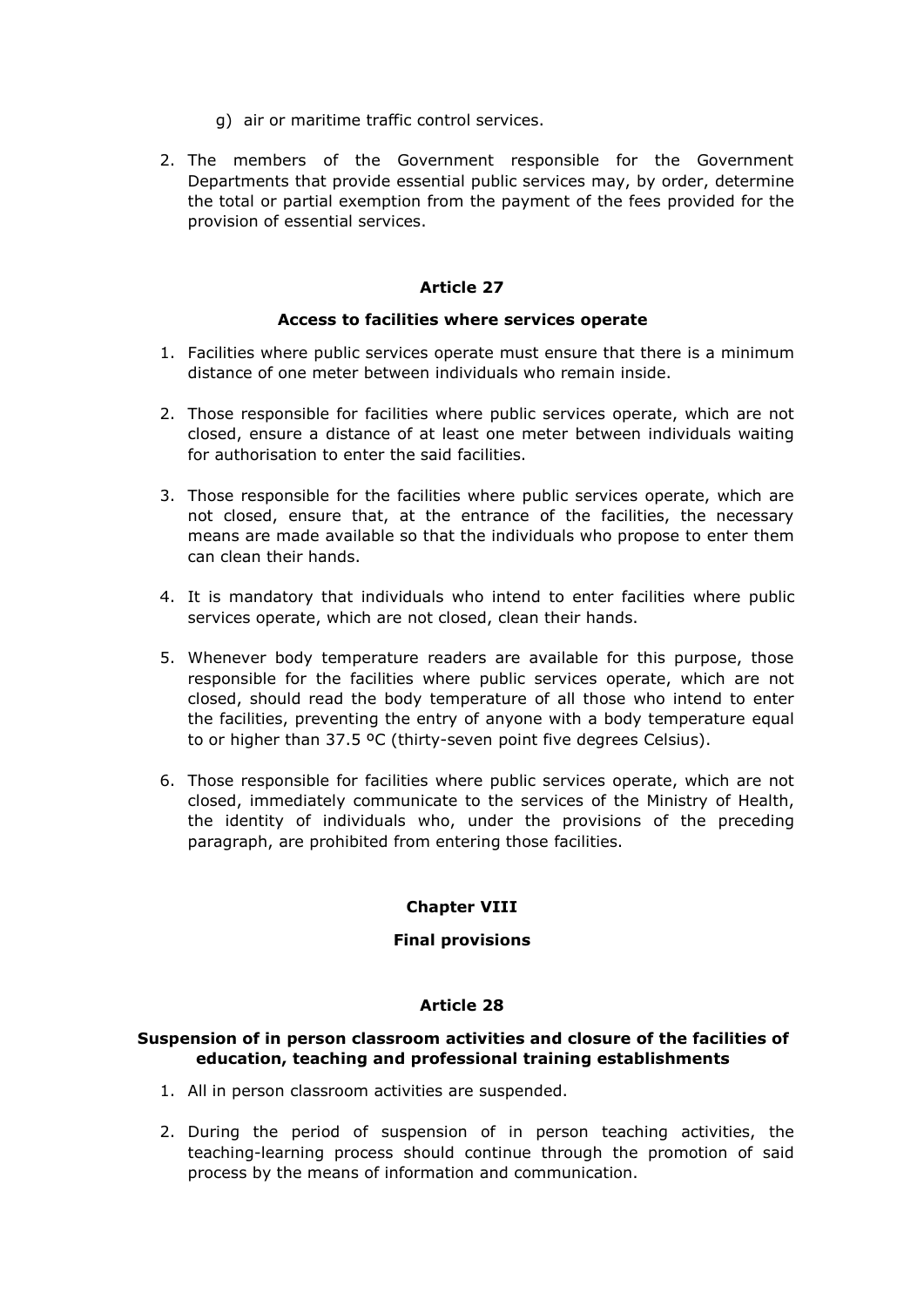- 3. The Member of Government responsible for education, youth and sport promotes the distribution of books and other educational materials, namely by students residing in remote areas.
- 4. The facilities where pre-school, basic education, secondary education, higher education or vocational training establishments operate, public or private, are closed, and the permanence of any teachers or students therein is prohibited.

### **Licences and permits**

- 1. During the term this law is in force, licenses, permits, other administrative acts and documents remain valid regardless of the expiry of their respective term of validity.
- 2. The provisions of the preceding number include visas and residence or stay permits granted to foreigners who are in Timor-Leste.

# **Article 30**

### **Security forces and services, civil protection agents and inspectors of the food and economic security authority**

- 1. The enforcement of the provisions of the present decree is the responsibility of the security forces and services, civil protection agents and inspectors of the food and economic security authority, namely by:
	- a. Issuing the orders and instructions necessary for the application of the rules approved by this decree;
	- b. Promoting the necessary steps to ensure compliance with the mandatory isolation regime by all who are subject to said regime;
	- c. Promoting the dispersion of gatherings or concentrations of individuals on public roads;
	- d. Encouraging the compliance with the duty of voluntary confinement by all individuals who must observe said measure.
- 2. The Health services will inform the security forces and services about the identity of all individuals who are subject to mandatory isolation, as well as the location where they should remain in isolation.

#### **Article 31 General Duty to cooperate**

During the period of duration of the state of emergency, citizens and other entities are subject to the duty of collaboration, namely through the fulfilment of orders or instructions from the bodies and agents responsible for safety, protection and public health, in the prompt response to requests that, justifiably, are directed to the implementation of the measures provided for in this Decree.